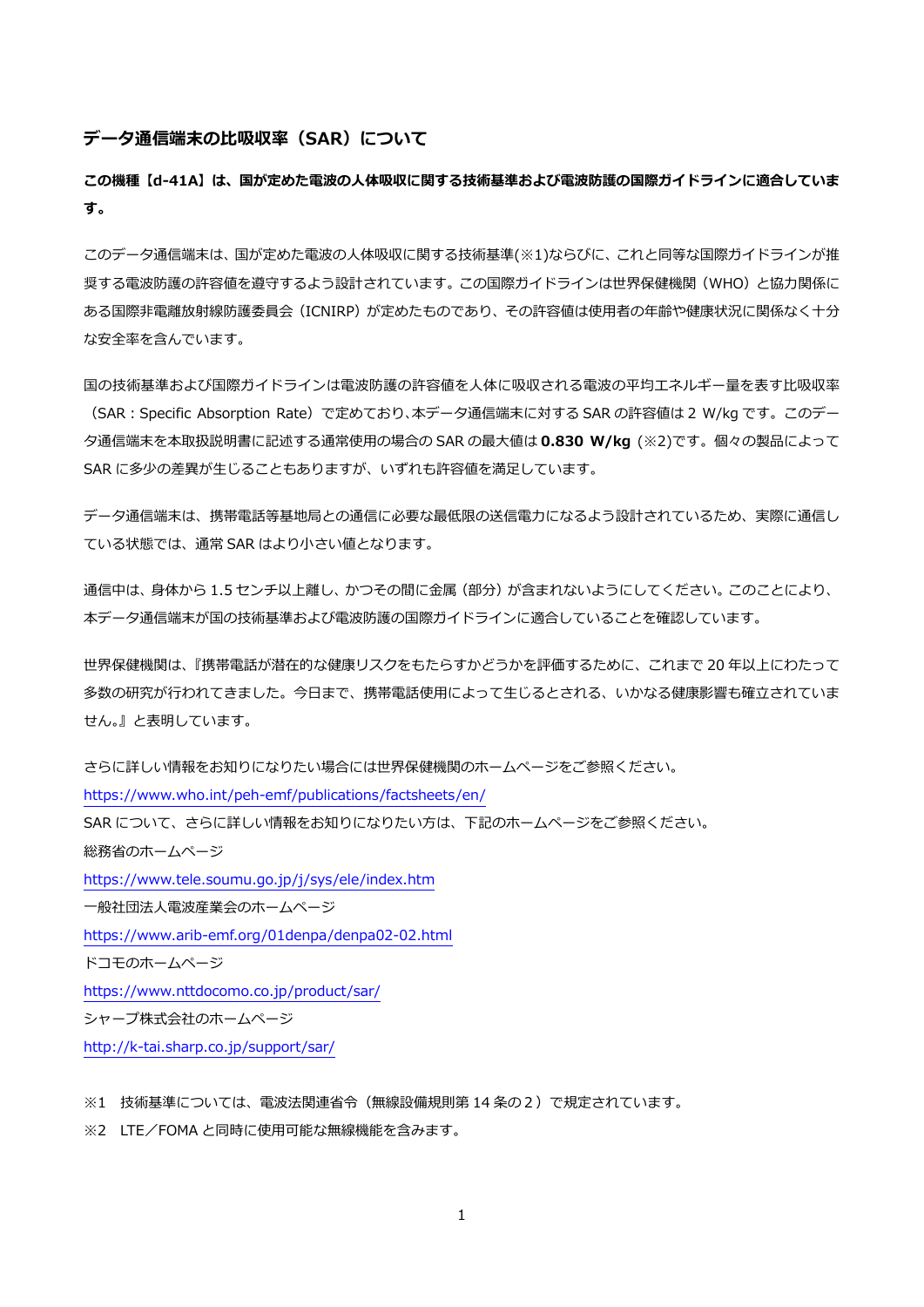# **Specific Absorption Rate (SAR) Information of Mobile Terminals**

# **This model [d-41A] device complies with the Japanese technical regulations and the international guidelines regarding human exposure to radio waves.**

This device was designed in observance of the Japanese technical regulations regarding exposure to radio waves (\*1) and the limits of exposure recommended in the international guidelines, which are equivalent to each other. The international guidelines were set out by the International Commission on Non-Ionizing Radiation Protection (ICNIRP), which is in collaboration with the World Health Organization (WHO), and the permissible limits include a substantial safety margins designed to assure the safety of all persons, regardless of age and health conditions.

The technical regulations and the international guidelines set out the limits of exposure to radio waves as the Specific Absorption Rate, or SAR, which is the value of absorbed energy in any 10 grams of human tissue over a 6-minute period. The SAR limit for mobile terminals is 2.0 W/kg.

The highest SAR value for this device when tested for intended use described in the instruction manual is **0.830 W/kg** (\*2). There may be slight differences of the SAR values in individual product, but they all satisfy the limit. The actual value of SAR of this device while operating can be well below the indicated above. This is due to automatic changes in the power level of the device to ensure it only uses the minimum required to access the network.

During communication, please keep the device farther than 1.5 cm away from your body without including any metals. This device is certified the compliance with the Japanese technical regulations and the international guidelines.

The World Health Organization has stated that "a large number of studies have been performed over the last two decades to assess whether mobile phones pose a potential health risk. To date, no adverse health effects have been established as being caused by mobile phone use."

Please refer to the WHO website if you would like more detailed information. https://www.who.int/peh-emf/publications/factsheets/en/ Please refer to the websites listed below if you would like more detailed information regarding SAR. Ministry of Internal Affairs and Communications Website: https://www.tele.soumu.go.jp/e/sys/ele/index.htm Association of Radio Industries and Businesses Website: https://www.arib-emf.org/01denpa/denpa02-02.html (in Japanese only) NTT DOCOMO, INC. Website: https://www.nttdocomo.co.jp/english/product/sar/ SHARP Corporation Website: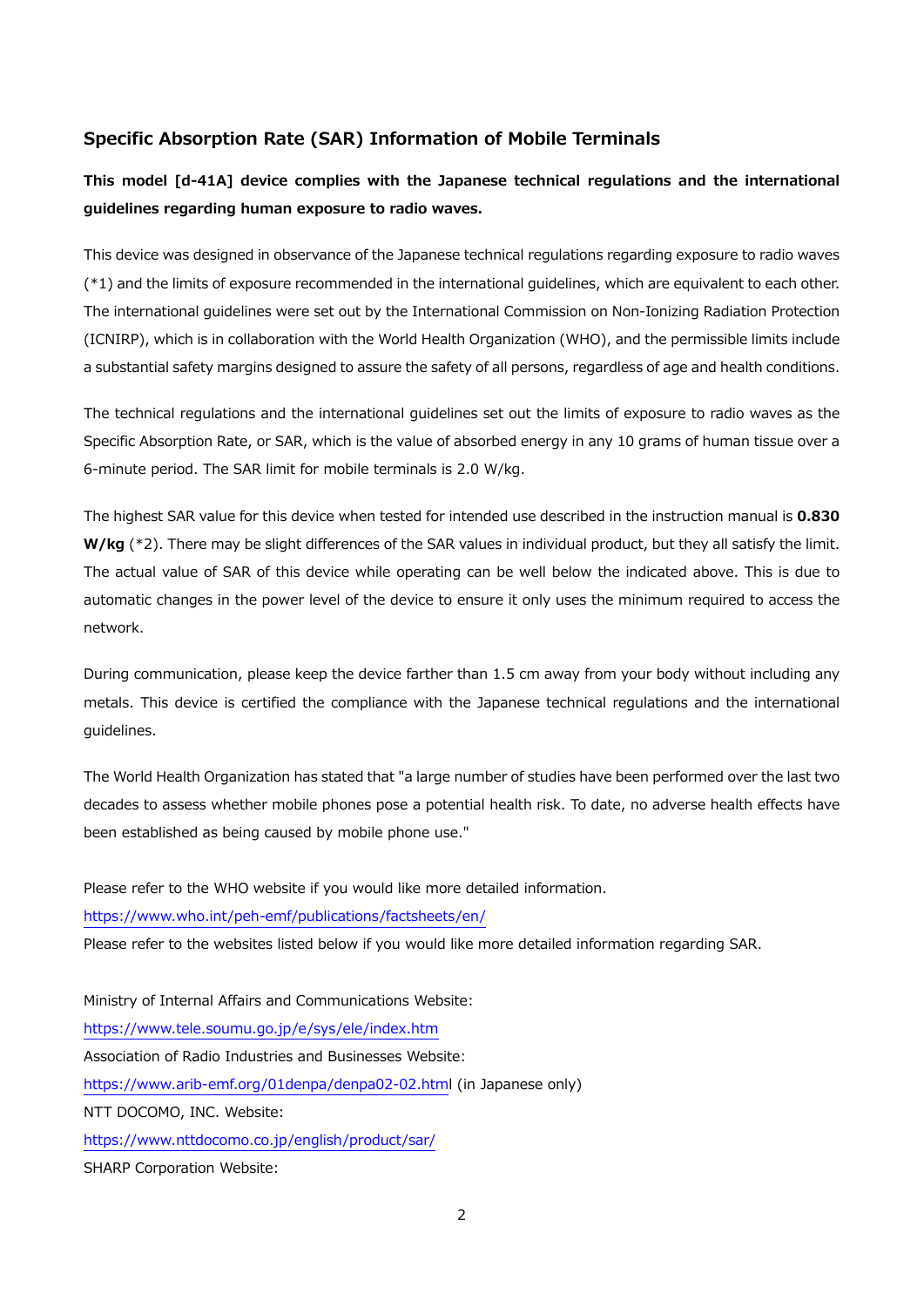## http://k-tai.sharp.co.jp/support/sar/

\*1 The technical regulations are provided in Article 14-2 of Radio Equipment Regulations, a Ministerial Ordinance of the Radio Act.

\*2 Including other radio systems that can be simultaneously used with LTE/FOMA.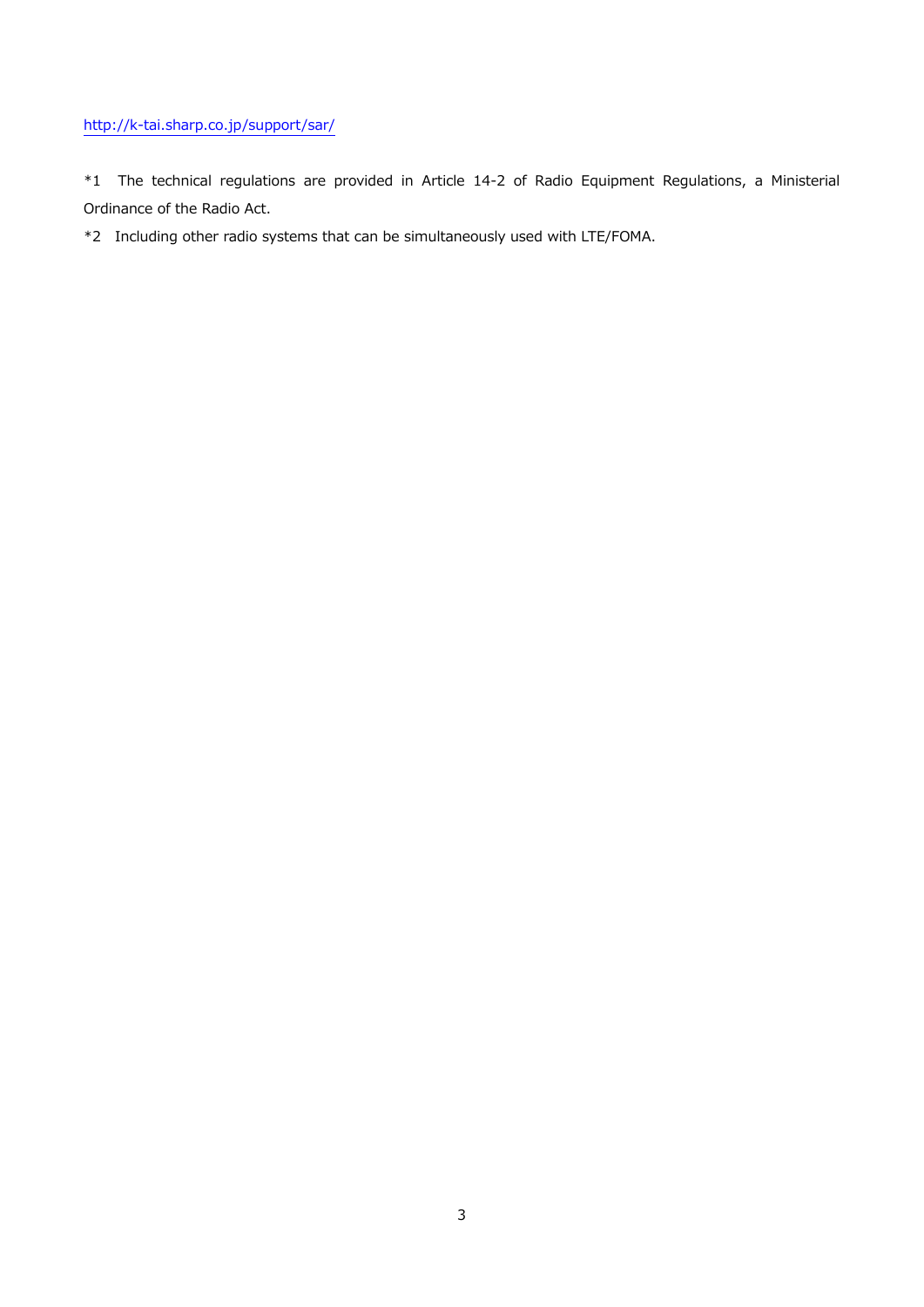#### **FCC RF Exposure Information**

Your device is a radio transmitter and receiver.

It is designed and manufactured not to exceed the emission limits for exposure to radio frequency (RF) energy set by the Federal Communications Commission of the U.S. Government.

The guidelines are based on standards that were developed by independent scientific organizations through periodic and thorough evaluation of scientific studies. The standards include a substantial safety margin designed to assure the safety of all persons, regardless of age and health.

The exposure standard for wireless devices employs a unit of measurement known as the Specific Absorption Rate, or SAR. The SAR limit set by the FCC is 1.6 W/kg.

The tests are performed in positions and locations (e.g., at the ear and worn on the body) as required by the FCC for each model. The highest SAR value for this model device when tested for intended use described in the instruction manual is **1.37 W/kg**.

For body worn operation, this device has been tested and meets the FCC RF exposure guidelines. During communication, please use an accessory designated for this product or an accessory which contains no metal and which positions the device a minimum of 0 cm from the body.

The use of accessories that do not satisfy these requirements may not comply with FCC RF exposure requirements, and should be avoided.

The FCC has granted an Equipment Authorization for this model device with all reported SAR levels evaluated as in compliance with the FCC RF emission guidelines. SAR information on this model device is on file with the FCC and can be found under the Display Grant section of https://www.fcc.gov/oet/ea/fccid on FCC ID APYHRO00284.

Additional information on Specific Absorption Rates (SAR) can be found on the FCC website at https://www.fcc.gov/general/radio-frequency-safety-0.